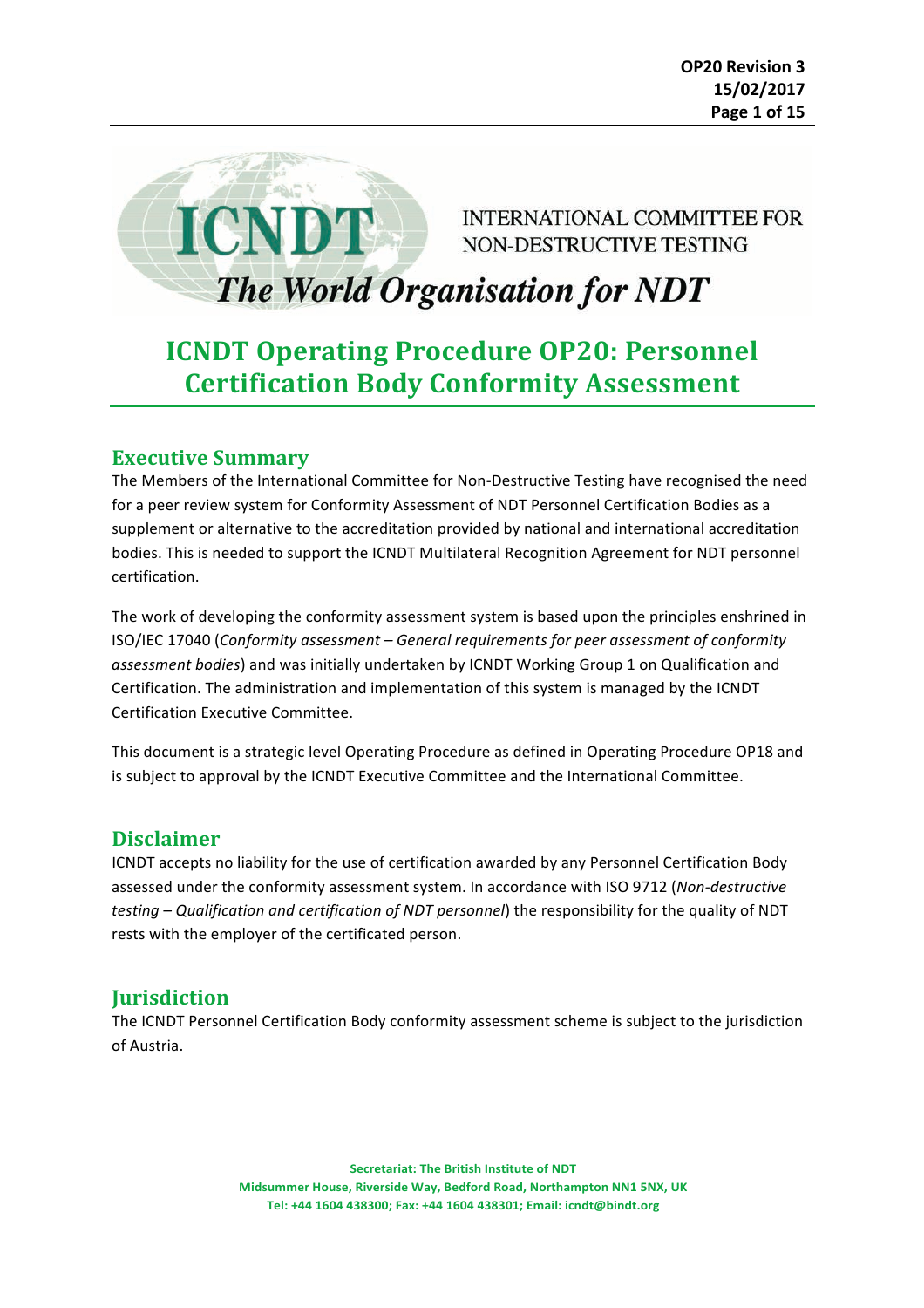| <b>Issue / Draft</b> | Date       | <b>Details</b>                            | Status / Approval |
|----------------------|------------|-------------------------------------------|-------------------|
| Issue 1              | 15/05/2013 | Previous issue                            | Approved by ICEC, |
|                      |            |                                           | IEC, PGP & GA.    |
|                      |            |                                           | Issued            |
| Issue 2              | 18/12/2015 | Major revision consistent with OP19       | Approved by ICEC, |
|                      |            |                                           | IEC, PGP & GA.    |
|                      |            |                                           | <b>Issued</b>     |
| Revision 3           | 15/02/2017 | Approval by PGP replaced with approval by | For PGP approval  |
|                      |            | the International Committee.              |                   |
|                      |            | Issue 2 changed to Revision 3.            |                   |

## **Revision and Approval Status**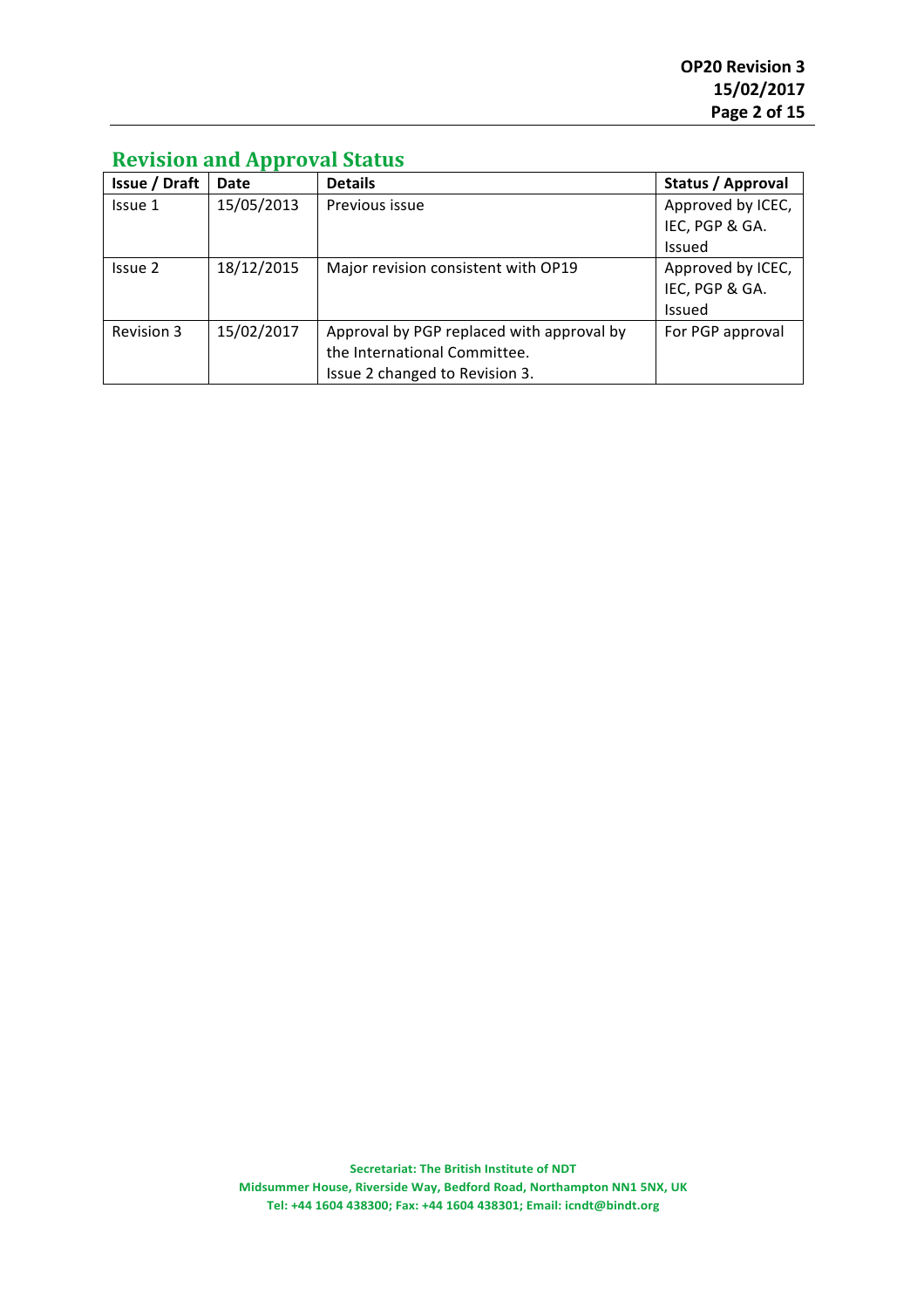## **1 Scope**

This Operating Procedure covers the operation of the ICNDT PCB conformity assessment scheme (PCB CA). The Operating Procedure is supported by one or more lower level Work Instructions under control of the ICEC. 

This document sets out the process for carrying out the PCB CA and provides guidance to applicant NDT Personnel Certification Bodies (PCB) prior to conformity assessment by an ICNDT appointed audit team. Assessments will be carried out for compliance with ISO/IEC 17024 and ISO 9712, as appropriate. It is recommended that the applicable standard(s) and this document are read carefully by applicant organisations in order to avoid unnecessary effort and delay in the assessment process.

## **2 References**

| <b>OP 18</b>  | <b>ICNDT Certification Executive Committee</b>                                                                    |
|---------------|-------------------------------------------------------------------------------------------------------------------|
| OP 19         | <b>ICNDT Multilateral Recognition Agreement</b>                                                                   |
| <b>OP 24</b>  | Procedure for Complaints and Appeals Relating to ICEC Activities                                                  |
| ISO 9712      | Non-destructive testing - Qualification and certification of NDT personnel                                        |
| ISO 17011     | Conformity assessment - General requirements for accreditation bodies<br>accrediting conformity assessment bodies |
| ISO/IEC 17040 | Conformity assessment - General requirements for peer assessment of<br>conformity assessment bodies               |
| ISO/IEC 17024 | Conformity assessment - General requirements for bodies operating<br>certification of persons                     |

*Note* 1. Any requirement for conformity with the above documents means conformity with the *current edition* (up to 12 months will be allowed between the issue of a revision and *implementation of a referenced document).* 

## **3 Abbreviations**

| СA           | <b>Conformity Assessment</b>                        |
|--------------|-----------------------------------------------------|
| IAF          | International Accreditation Forum, www.iaf.nu       |
| ICEC.        | <b>ICNDT Certification Executive Committee</b>      |
| <b>ICNDT</b> | International Committee for Non-Destructive Testing |
| GA           | <b>ICNDT General Assembly</b>                       |
| MRA          | <b>Multilateral Recognition Agreement</b>           |
| OP.          | <b>Operating Procedure</b>                          |
| PCB          | <b>Personnel Certification Body</b>                 |
| <b>PGP</b>   | Policy & General Purposes Committee                 |
| WG1          | <b>ICNDT Working Group 1</b>                        |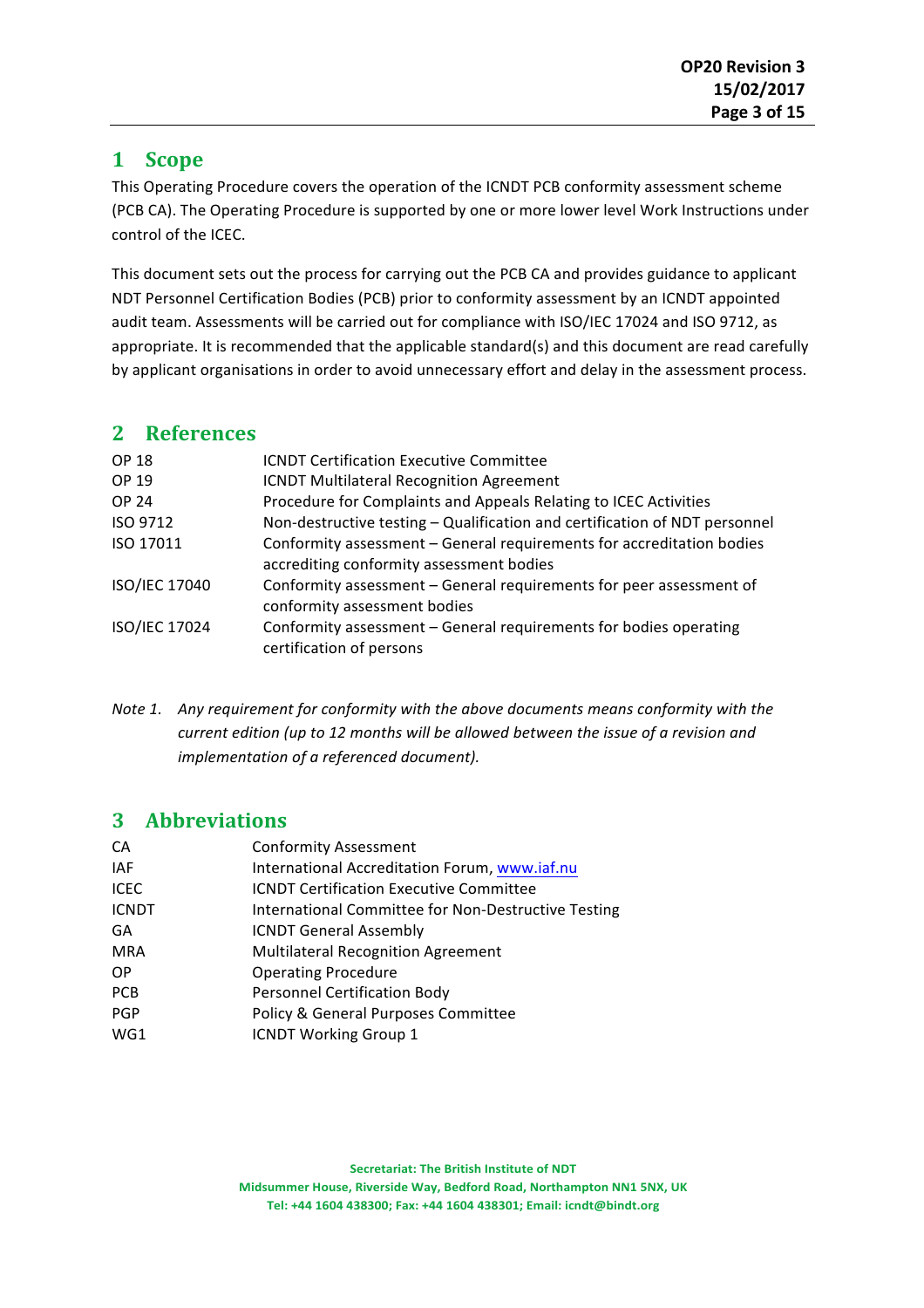## **4 Objective**

The ICNDT conformity assessment (CA) system is intended to facilitate participation in the ICNDT Multilateral Recognition Agreement (MRA) by Personnel Certification Bodies (PCB) in the following cases:

- Where suitable national accreditation is not available;
- Where it is necessary to supplement national accreditation, particularly in ensuring that an NDT expert participates in the accreditation in order to ensure compliance with ISO 9712;
- If, for any other reason, the PCB prefers to undergo conformity assessment by ICNDT.

See OP 19 for details of the ICNDT MRA.

## **5 Process**

#### **5.1 Criteria for Assessment**

The criteria for compliance are:

- ISO 9712, Non-destructive testing qualification and certification of personnel;
- ISO/IEC 17024, *Conformity assessment* General requirements for bodies operating *certification of persons*.

A PCB may apply to be assessed for conformance with ISO 9712 for any of the industry or product sectors defined in the standard, and for those NDT methods and techniques defined in the standard, as listed in Section 1 (Scope).

The system specified in ISO 9712 can also apply to other NDT methods or to new techniques within an established NDT method, provided a comprehensive scheme of certification exists and the method or technique is covered by International, regional or national standards. A PCB wishing to include new methods or techniques in its scope of assessment shall contact the ICEC Secretary, who will seek guidance from ICNDT Working Group WG1.

Only those for which it is judged to be satisfactory will be included in the ICNDT certificate of conformance. It should be noted that, the wider the scope applied for, the more time will be required for assessment.

## **5.2 Application**

An ICNDT CA will only be carried out to support an application for registration under Schedule 2 of the ICNDT MRA (see OP19). There are two cases where this will occur:

• It will usually occur where an application for Schedule 2 registration under OP19 has failed because ICNDT judges that some or all of its requirements have not been met. In this case, the applicant PCB will be offered a complete or partial compliance assessment under this Operating Procedure. If the applicant PCB wishes to proceed, the document package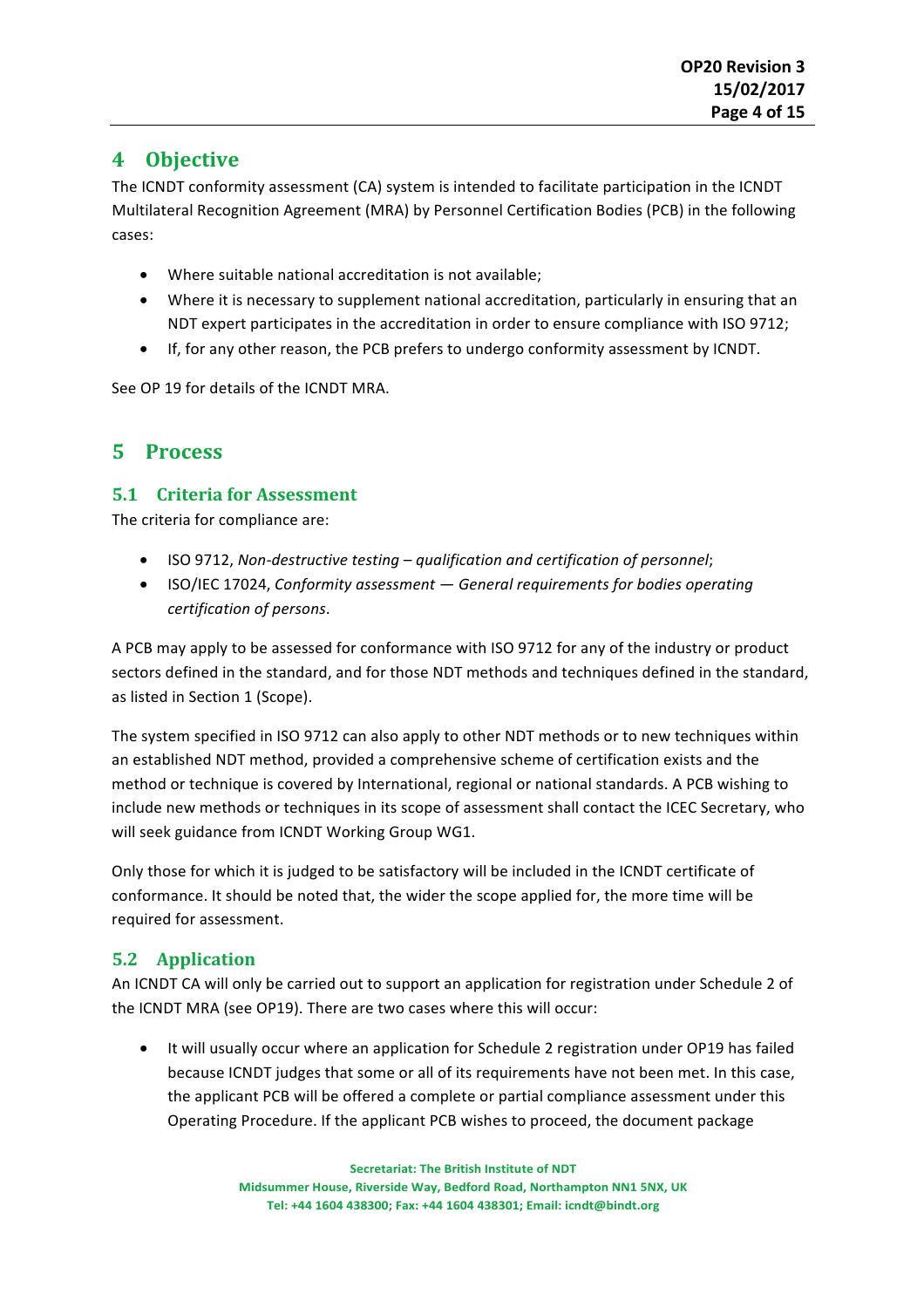presented for the original MRA application together with the results of the assessment by the ICNDT Certification Executive Committee (ICEC) shall form the basis for proceeding with the OP20 process.

• Alternatively, the PCB may wish to proceed directly to a compliance assessment, in particular when there is no accreditation body in the country of the applicant or their accreditation body is not a member of the International Accreditation Forum (IAF). In this case, the PCB shall provide an application for MRA Schedule 2 registration under OP19 on a form available from the ICEC Secretary. This form shall be completed as far as possible, including supporting documents, and this package shall form the basis for proceeding with the OP20 process.

In both cases the ICEC Secretary shall arrange for the applicant PCB to be invoiced for the application fee (see 6.1 below). On receipt of payment of the application fee, the ICEC Secretary shall assess the application for completeness and eligibility, consulting the ICEC Chairman if necessary. The ICEC Secretary shall also confirm with the ICEC Chairman the required scope of the assessment: whether it covers the full scope given in 5.1 above or if, depending on the assessment of an MRA application, a partial assessment is considered adequate. Where the application includes NDT Methods not covered in the scope of ISO 9712 or new techniques within an established NDT method (see 5.1), the ICEC Secretary shall seek guidance from Working Group WG1.

If there are any impediments to proceeding with the application, the ICEC Secretary shall liaise with the applicant PCB in an attempt to resolve them. Where issues cannot be resolved the application fee, which has been set to cover the costs associated with the review and processing of the application, will not be refunded.

When a certification body wishes to renew or extend the scope of its ICNDT certificate of conformity, the process to be followed is similar to that for the initial certificate of conformity. See 5.7 below for further details.

#### **5.3 Audit Preparation**

On confirmation of the eligibility the ICEC Secretary will consult with the ICEC Chairman and appoint an ICNDT Approved Lead Assessor, informing the applicant of this appointment. When selecting an assessor, account shall be taken of the first language of the applicant organisation, and any possible conflict of interest of the assessor related to the applicant.

Where warranted by the scope and extent of the assessment and in consultation with the proposed ICNDT Lead Assessor, one or more ICNDT Support Assessors may also be selected from the ICNDT register of Approved Assessors.

*Note 2.* The selection criteria for ICNDT Assessors are set out in Appendix A.

The applicant PCB shall have the right to reject any of the assessment team members assigned by the ICNDT, but shall provide written justification for rejection. Any second nomination shall be accepted.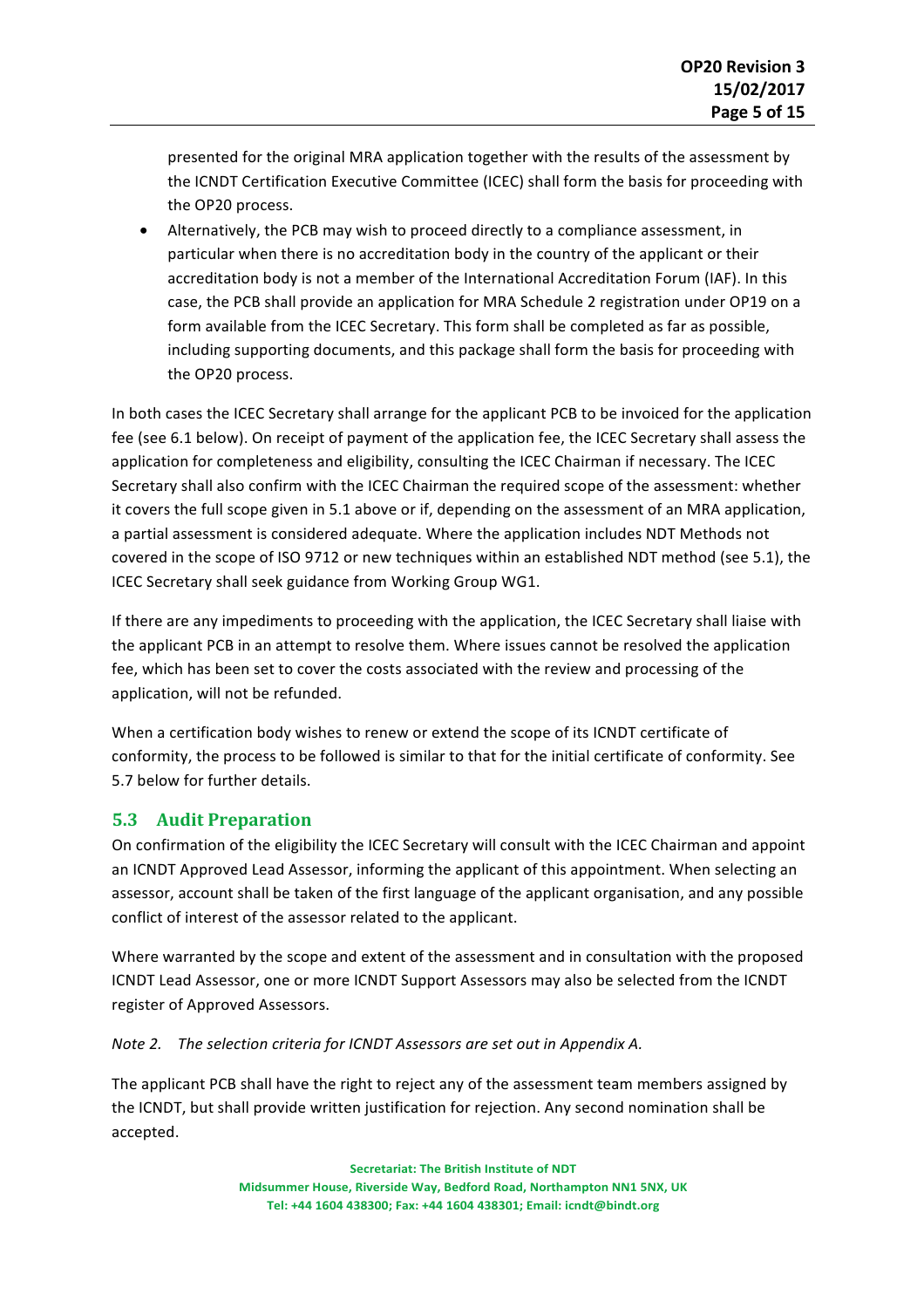The ICNDT Lead Assessor, who is fully responsible for liaison with the applicant PCB and for generating all documents relating to the assessment procedure, shall carry out an initial desk-top review of the applicant's quality management system documentation. In carrying out this review, and for the remainder of the assessment, the ICNDT Lead Assessor and any ICNDT Support Assessors shall make use of an audit check list provided by the ICEC Secretary.

On the basis of this document review (which shall be recorded), the ICNDT Lead Assessor will form an initial opinion as to the extent that the proposed systems and procedures meet the applicable scope. The ICNDT Lead Assessor shall notify the applicant PCB of any ambiguities or required elements that are not addressed, or that are addressed incorrectly. The application will not be processed further until these matters have been addressed to the satisfaction of the ICNDT Lead Assessor.

*Note 3.* The ICEC Secretary shall advise the ICNDT Lead Assessor of the time allowed for this review. *If* the ICNDT Lead Assessor cannot complete the review within that time they shall advise the ICEC Secretary either giving an estimate of the additional time required or stating that the applicant's quality systems are not an adequate basis for carrying out a conformity assessment. The ICEC Secretary will then contact the applicant giving them the option of either paying an additional fee or of withdrawing the application.

If it is agreed that the assessment should continue, the ICNDT Lead Assessor shall provide the ICEC Secretary with an estimate of the time required (in man-days or man-hours, and including the time taken for the desk-top review) and the travelling and subsistence costs in order to carry out the compliance assessment. This should include recommendations for and the costs of any Support Assessors. Guidance on the time required for assessment is given in Appendix B.

*Note 4.* The estimate of time and expenses will not be binding but should be sufficiently accurate to allow the ICEC Secretary to advise the PCB of the likely cost of the assessment.

At this point the ICEC Secretary shall arrange for the applicant PCB to be invoiced for the assessment charge (see 6.2 below). When this has been paid the ICEC Secretary shall authorise the ICNDT Lead Assessor to continue with the process.

The ICNDT Lead Assessor shall then contact the applicant to establish a mutually agreeable date for the mandatory on-site assessment, ensuring that the current quality documentation is on-hand, and shall publish an audit programme not later than 14 days prior to the agreed date (to be sent to the applicant PCB, the ICNDT Support Assessor(s) and the ICEC Secretary).

*Note 5.* Where possible, the Applicant Certification Body shall assist the ICNDT Lead Assessor by providing advice on suitable arrangements for travel and accommodation. But this shall in *no* way compromise the independence of the Assessor(s).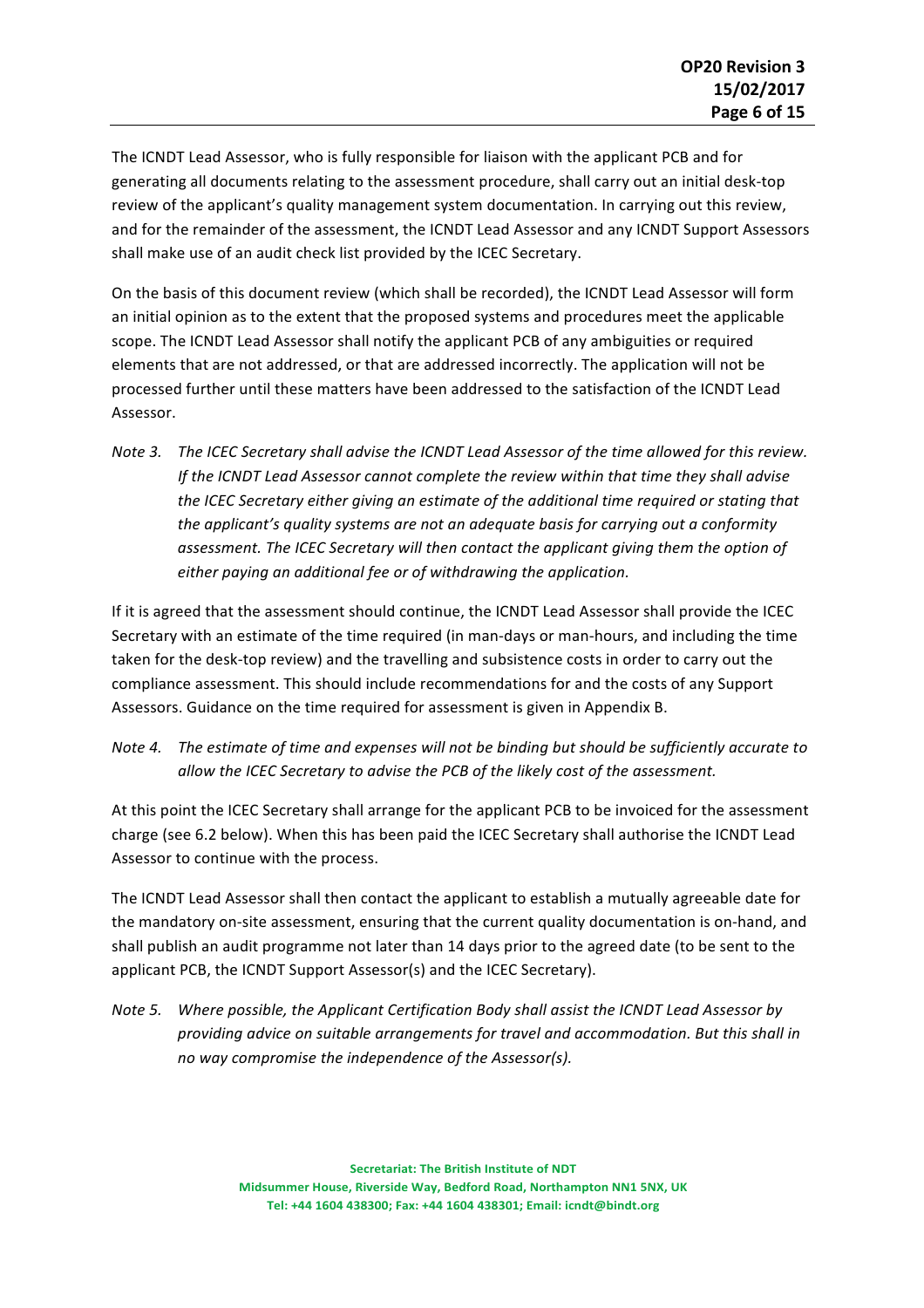#### **5.4 Audit Procedure**

Within in the agreed scope, the purpose of the assessment covers, but is not limited to, two main areas: 

- To determine the suitability of the general administration of the organisation in respect of the quality management system, procedures, records, security arrangements, facilities, infrastructure, impartiality and management structure;
- To carry out a technical assessment of the organisation with regard to procedures for examination, decision making and certification, and examination specimens, equipment and examination staff qualifications in the particular qualification examination(s) which are the subject(s) of the application.

#### **5.4.1 Introductory Meeting**

The assessment will begin with an introductory meeting between the assessment team and representatives of the Certification Body. At this meeting the ICNDT Lead Assessor will stress that any and all materials and facilities reviewed will remain confidential to ICNDT and the applicant. The assessor will then introduce the assessment team (where there are one or more ICNDT Support Assessors) and confirm pre-arranged details of the audit programme, including the details of reporting and emphasizing the fact that findings are only categorised as non-conformances where there is a clear non-conformity with the applicable criteria. Arrangements will be made for a member of the PCB staff to accompany the assessor(s) during the assessment in order to confirm the correctness of written findings.

The assessment shall include witnessing the conduct of written and practical qualification examination(s).

#### **5.4.2** Recording Findings of the Assessment

Each assessor will review the activities and/or areas of operations to which they are assigned. Findings of apparent failure of arrangements to comply with the PCB's quality management system or with the requirements of applicable criteria shall be recorded on Detail Report forms. These shall be the objective evidence upon which the ICNDT Lead Assessor bases their recommendations to the ICNDT.

A Detail Report Form shall be completed by the assessor at the time of the finding and witnessed by the accompanying PCB representative. The signature by the PCB representative is required to verify the factual nature of the finding. There is no attempt to designate the category of any finding at this time. 

The information recorded on the detail report form will contain the following:

- Date and type of assessment;
- Name and location of assessed organisation;
- Reference to the criterion against which the report is raised;
- $\bullet$  The particular activity or area of operation concerned:

**Secretariat: The British Institute of NDT** 

**Midsummer House, Riverside Way, Bedford Road, Northampton NN1 5NX, UK** Tel: +44 1604 438300; Fax: +44 1604 438301; Email: icndt@bindt.org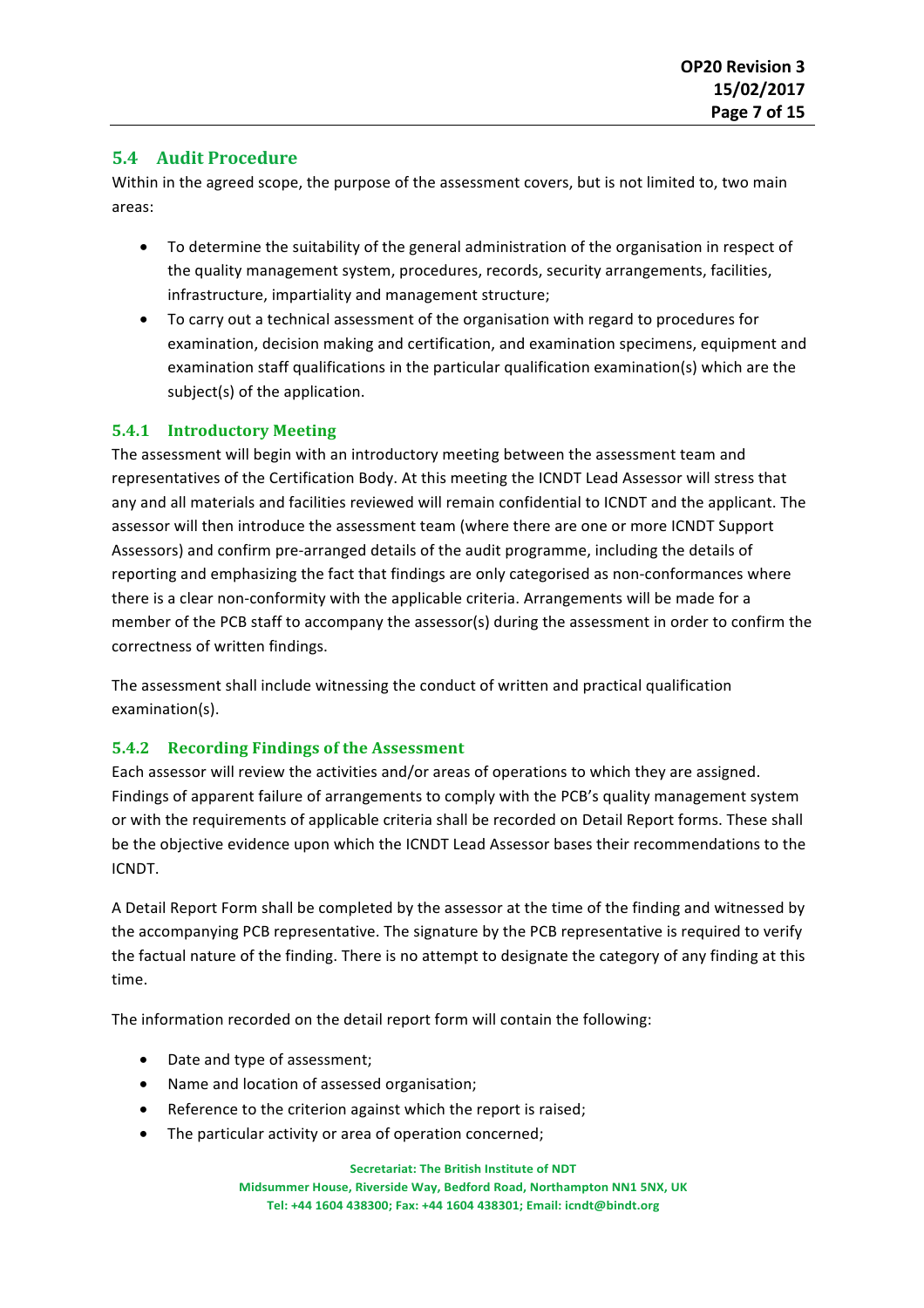- Any documents or records involved, including serial numbers etc.;
- A record of the finding (usually phrased in the precise words used in the applicable criteria);
- The name of the person with whom the matter was discussed;
- The signatures of the assessor and the PCB representative.

#### **5.4.3 Preparation of Summary Report**

After the ICNDT Assessors have completed their individual assignments they will hold a private meeting to co-ordinate the assessment findings. Prior to presenting findings to the PCB management, the Assessment Team (ICNDT Lead and Support Assessors) shall categorise findings as **Non-conformance** or **Observation**. These are defined thus:

- **Non-conformances** require mandatory improvement action within a defined timescale (which could be immediate or prior to the issue of an ICNDT certificate of conformity). *Examples* would be:
	- o Lack of a documented internal audit or management review procedure;
	- $\circ$  Inadequate stock of suitable practical test specimens or serviceable NDT equipment;
	- $\circ$  Absence of a satisfactory system for security of examination material(s) or records.
- Observations may be raised for an isolated failure to comply with requirements, and would normally require non-urgent corrective or preventive action to be taken. *Examples* would be:
	- o A single occurrence of the examination questions set for a candidate not recorded;
	- $\circ$  Failure to correct a non-conformance within the timescale set by the PCB's internal audit.

The ICNDT Lead Assessor will prepare a Summary Report with the agreement and bearing the signatures of all Assessors showing the categorisation of the findings into **Non-conformances** or **Observations**. The Summary Report will not reiterate statements on the detail reports but should present an overall impression of the PCB.

#### **5.4.4 Final Meeting**

A Final Meeting shall be held at which the ICNDT Lead Assessor and the assessment team will present the Summary Report to the PCB representatives. The ICNDT Lead Assessor shall emphasise that the assessment has not necessarily covered every aspect of the requirements and, therefore, where no non-conformances were reported it does not follow that none exist.

The PCB authorised representative shall indicate the intended corrective actions for each non-conformance and propose the latest date for completion of such actions.

The ICNDT Lead Assessor and the PCB authorised representative shall agree on a time scale for correction of all non-conformances, if applicable. The PCB shall be provided with copies of the detail reports and the Summary Report.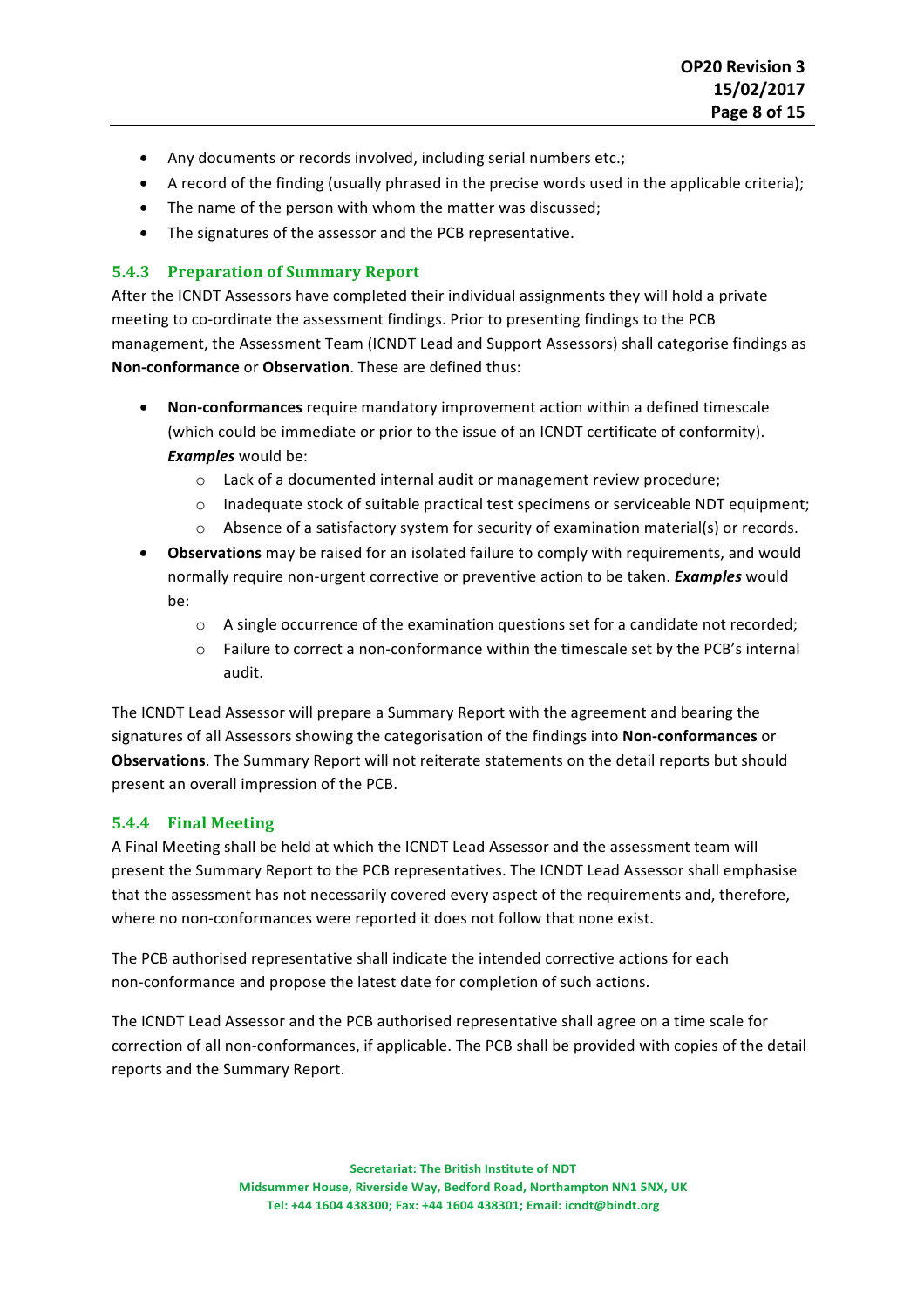#### **5.5 Final Report and Recommendation**

The ICNDT Lead Assessor shall submit a Final Report to the ICEC Secretary. This shall comprise the Summary Report (see 5.4.3), a list of the intended corrective actions and timescales agreed at the final meeting (see 5.4.4) and a recommendation on the issue or otherwise of a certificate of conformity.

In general, there are four possible cases:

A. No corrective actions are required, or any necessary corrective actions were taken at the time of the assessment.

The ICNDT Lead Assessor shall submit Detail and Summary reports, plus audit programme and checklists to the ICEC Secretary, with a recommendation to issue a Certificate of Conformity.

B. A time scale has been agreed for all corrective actions to be completed and it will be acceptable for the evidence of such completion to be provided to the ICNDT Lead Assessor by email.

The ICNDT Lead Assessor shall submit a copy of the Summary report to the ICEC Secretary and provide an estimate of the time required (in man-days or man-hours) to review the evidence for completion of corrective actions (see Note 6 below). The original Detail Reports and checklists will be retained until the PCB provides satisfactory evidence of correction of the non-conformances, upon receipt of which the ICNDT Lead Assessor shall submit the signed-off Detail Reports and checklists to the ICEC Secretary, with a recommendation to issue a Certificate of Conformity.

C. A time scale has been agreed for all corrective actions to be completed and some or all of the non-conformances are of a level where a follow-up assessment visit will be required to provide evidence of completion.

The ICNDT Lead Assessor shall submit a copy of the Summary Report to the ICEC Secretary and provide an estimate of the time required (in man-days or man-hours) and the travelling and subsistence costs in order to carry out the follow-up assessment visit (see Note 6 below). A follow-up assessment will be arranged by the ICNDT Lead Assessor, with the help of the ICNDT Support Assessor(s) when required. Upon satisfactory completion of this assessment, the ICNDT Lead Assessor shall submit a further Summary Report together with completed Detail Reports and checklists to the ICEC Secretary, with a recommendation to issue a Certificate of Conformity.

D. It has not been possible to agree a corrective action programme. The ICNDT Lead Assessor shall submit all documents to the ICEC Secretary with a recommendation not to issue a Certificate of Conformity.

For cases B and C above, the ICNDT Lead Assessor will immediately advise the ICEC Secretary if it appears that the agreed programme of corrective action is not likely to achieve its aims. The ICEC Secretary, in consultation with the ICEC, will advise on the further course of action.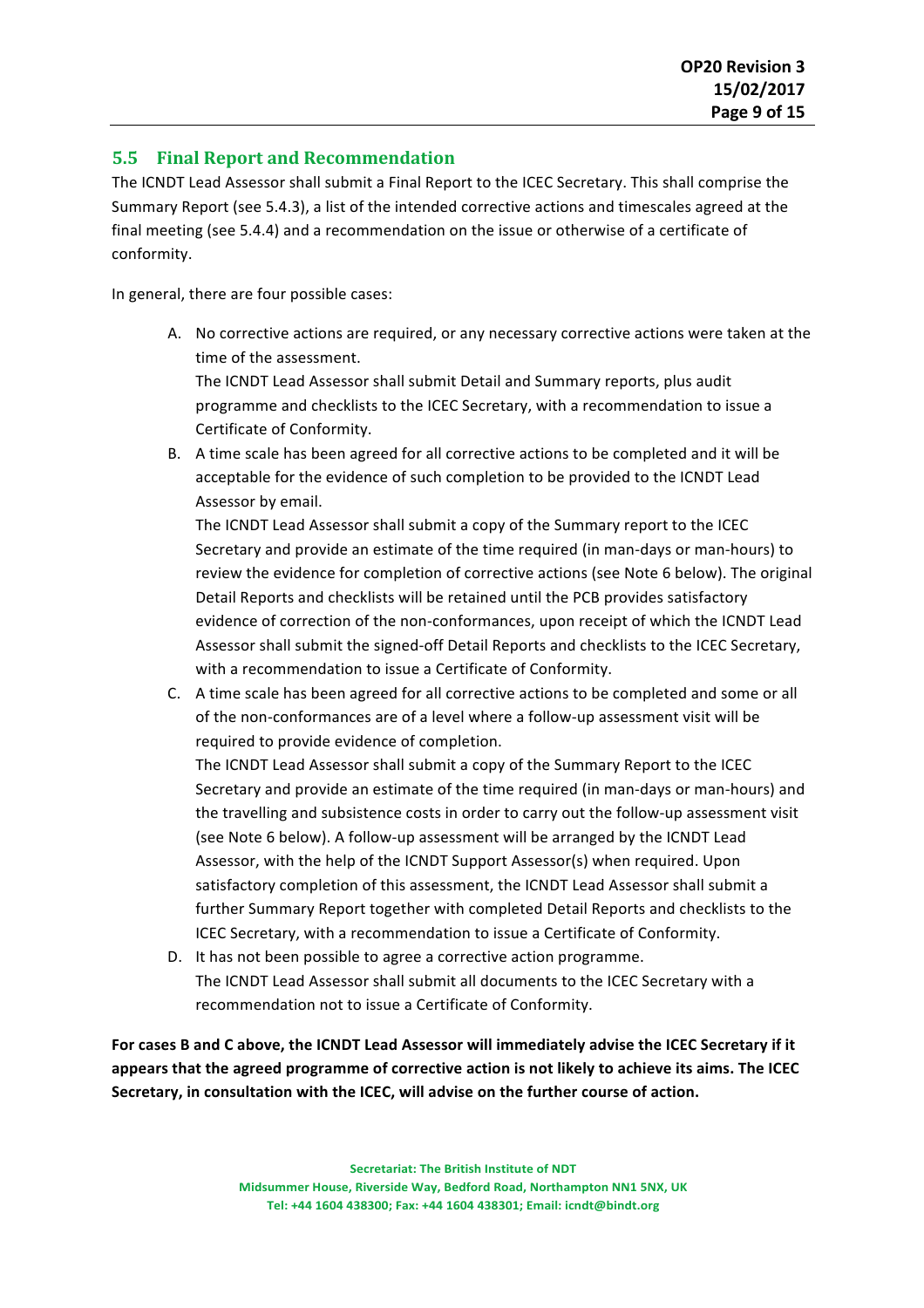*Note 6.* The estimates of time and expenses in cases B and C will not be binding but should be sufficiently accurate to allow the ICEC Secretary to advise the PCB of any additional costs *needed to complete the assessment.* 

#### **5.6 Issue of Certificate of Conformity**

Upon receipt of the ICNDT Lead Assessor's report and recommendation, the ICEC Secretary shall review the documentation for compliance with the applicable requirements. If all is in order, the final report and recommendation (together with the full audit documentation) shall be submitted to the ICEC. After due examination of these documents, the ICEC shall decide on the issue of an ICNDT certificate of conformity to the PCB concerned (cases A, B and C) or advise the PCB that it has been decided not to issue a certificate of conformity (case D). Where a certificate of conformity is issued, ICNDT may reserve the right to carry out surveillance audits at the cost of the applicant during the period of validity.

The formal notification of conformity, which is subject to payment in full of any fees due, will be in the form of an ICNDT Certificate of Conformity with details of the scope of conformity and any limitations. The certificate will detail the standards and criteria complied with, the issue and expiry dates, and bear the signature of an authorised representative of the ICNDT. The Certificate of Conformity will be issued when all fees are paid (see 6 below). An example certificate is shown in Figure 1.

All audit documentation will be retained by the ICNDT for a minimum period of seven years.

#### **5.7 Renewal and/or Extension of Scope**

The ICNDT certificate of conformity is valid for 3 years from the date of issue or until (a) an application is received for an extension of scope or (b) issues are identified during a surveillance audit. Validity of the certificate is subject to continuing compliance with the applicable standards and specifications and the ICNDT Code of Practice for NDT Personnel Certification Bodies - see OP19. 

Approximately 90 days prior to the expiry of the ICNDT certificate of conformity, the PCB seeking renewal will apply to the ICEC Secretary using the same form as for initial applications. The process of reviewing the application and supporting materials, selection and appointment of assessors and the conduct of the renewal assessment will be identical to that for initial assessment.

PCBs wishing to extend the scope of their certificate of conformity will be assessed to ensure that they have appropriately qualified examiners, sufficient specimens containing relevant defects, sufficient appropriate NDT equipment and examination questions to conduct examinations for the expected throughput of candidates. The quality system will not be re-assessed except insofar as control of personnel, specimen security, master specimen reports, equipment maintenance and calibration and generation and security of questions is concerned. All aspects of the additional certificate of conformity must comply with the requirements of the applicable standard(s).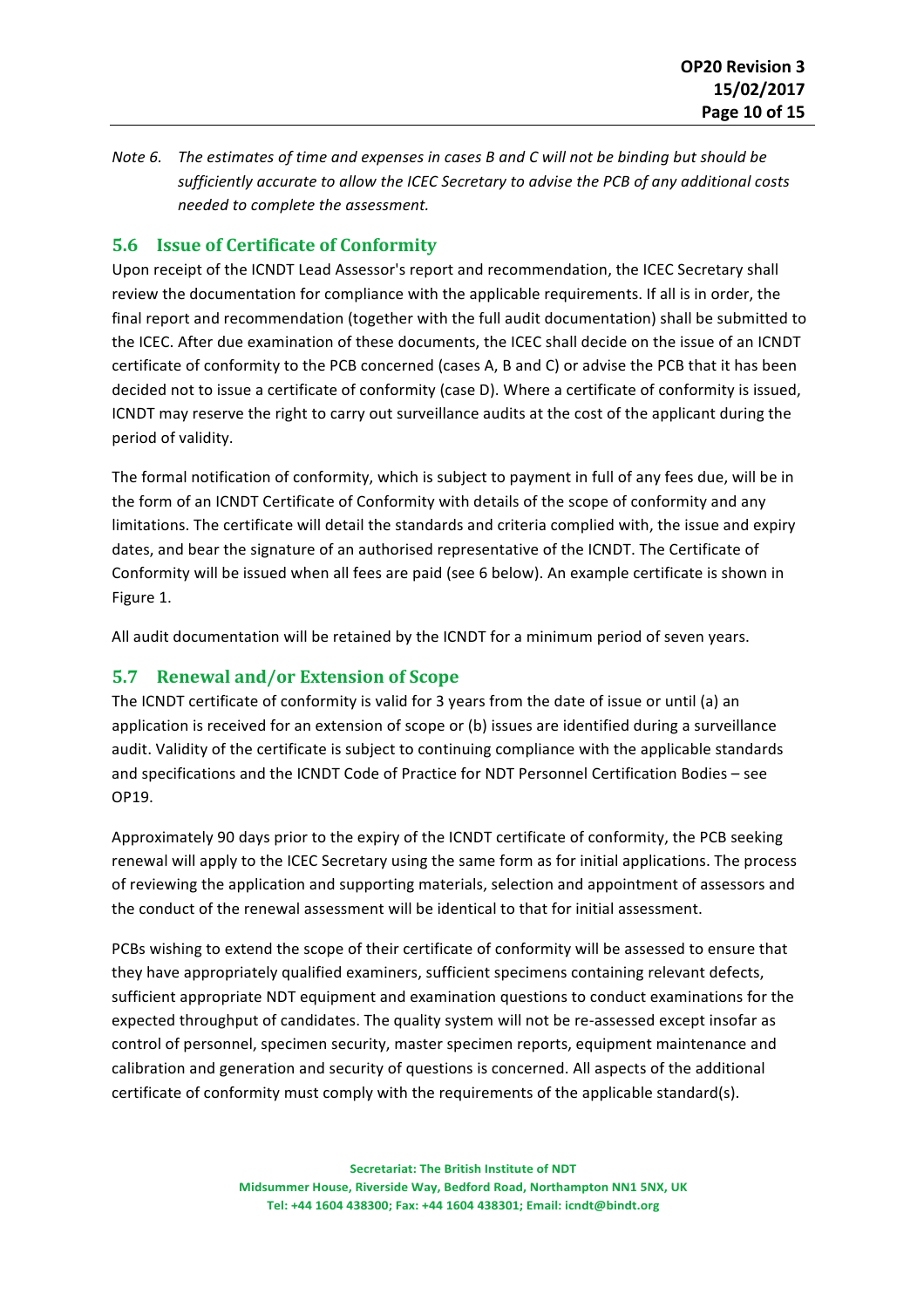## **6 Fees**

Fees are set by the ICNDT Executive Committee and confirmed at the annual meeting of ICNDT. The current fees for the Compliance Assessment service are available on the ICNDT website at http://bit.ly/1G1Ye4q. Fees and charges published on the website are shown in **bold** in the following sub-sections.

*Note 7. Certain of the fees are necessarily based on estimates, as described below. The ICEC* Secretary will keep the PCB informed in the event of any significant departures from the *estimated costs.*

#### **6.1 Application Fee**

The **Application Fee** is payable initially, at three yearly reassessment and for applications to extend scope. This covers the costs associated with the review and processing of the application (See 5.2) above) and is not refundable in the event that eligibility for a PCB compliance assessment cannot be established. Note that ICNDT reserve the right to request an addition to the application fee if an excessive time is required for the review (see 5.3 above).

#### **6.2 Assessment Charge**

The assessment charge is payable before the assessment. This is estimated following the preliminary desk-top review. The charge is based on the Assessment Charge per Man-day and the ICNDT Lead Assessor's estimate of the time required for the assessment (including the desk-top review) - see Appendix B for guidance. The assessment charge will also include an estimate of the assessor's travel, subsistence and accommodation expenses.

A further assessment charge may be necessary to cover the time required by the ICNDT Lead Assessor in reviewing the resolution of corrective actions. The PCB will be provided with an estimate of the cost and the final cost will be recovered as part of the balancing payment (see 6.3 below).

#### **6.3 Balancing Payment**

A balancing payment is payable at the end of the assessment and before issue of the Certificate of Conformity. This will reconcile any differences between estimates of assessors' time and expenses and the actual values.

#### **6.4 Certification Fee**

The **Certification Fee** is payable on successful completion of the assessment and before the Certificate of Conformity is awarded.

## **7 Completion of MRA Schedule 2 Process**

As noted above, a conformity assessment will only be carried out in support of an application for registration under Schedule 2 of the ICNDT MRA. If the OP20 process set out here is successful, this will result also in registration under the MRA, as set out in OP19.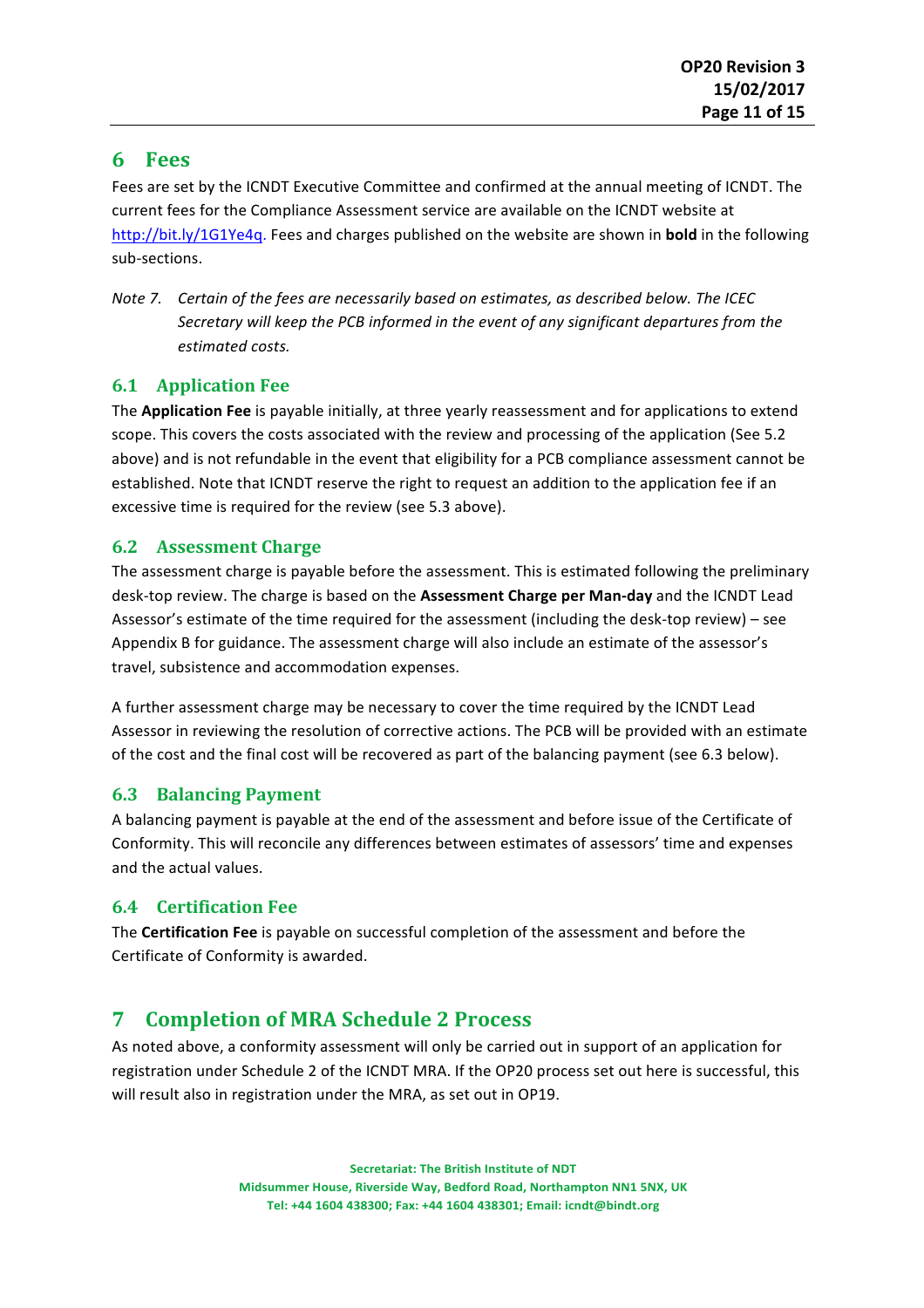## **8 Complaints and Appeals**

The procedure to be followed in the event of complaints or appeals is set out in OP24, available on the ICNDT website or from the ICEC Secretary.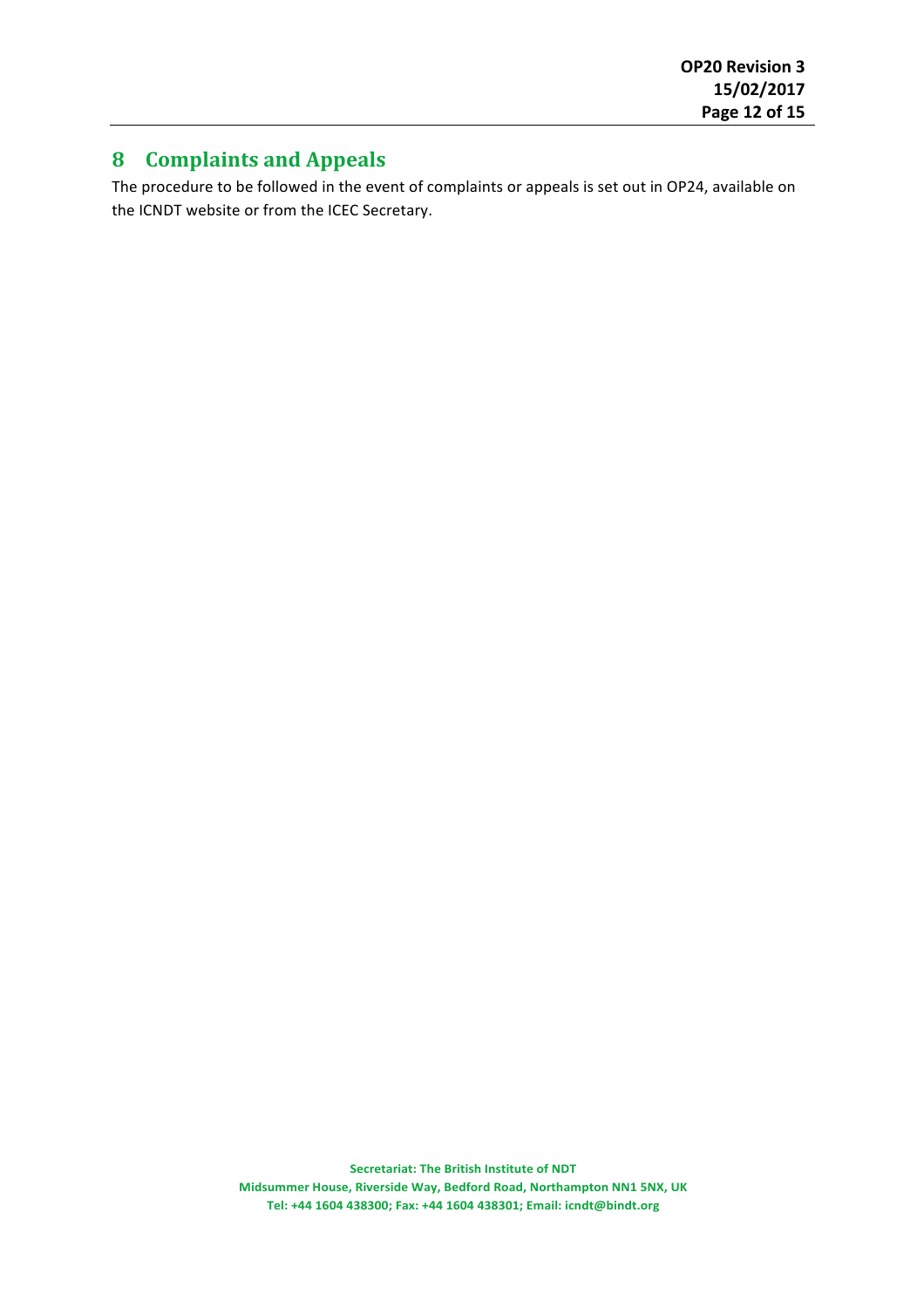## **Appendix A: Selection Criteria for Approving ICNDT Assessors**

ICNDT assessment teams shall comprise a Lead Assessor supported, where necessary, by one or more Support Assessors such that the team qualifications are appropriate to the audit in hand. At least one member of the ICNDT Assessment Team shall hold valid ISO 9712 Level 3 certification relevant to the scope of the audit in hand.

The register of available Assessors shall be confirmed by the ICNDT Certification Executive Committee (ICEC) and shall be maintained by the ICEC Secretary. The Register shall state for each individual whether he or she may be appointed Lead Assessor or Support Assessor.

All ICNDT registered Assessors shall have satisfactorily completed ICNDT recognised management system assessor training, and shall have verifiable experience in the conduct of quality management systems and NDT technical audits. ICNDT appointed Lead Assessors shall be familiar with the ICNDT documentation related to the assessment and PCB approval process. This may be achieved by:

- Lead Assessor workshops or briefing sessions conducted by an approved ICNDT Lead Assessor;
- A Support Assessor assisting an ICNDT Lead Assessor during an assessment.

The Lead Assessor will be appointed directly by the ICEC Secretary for the specific assessment, while Support Assessors may be selected by the Lead Assessor and confirmed by the ICEC Secretary from the register of qualified Assessors maintained by the ICNDT.

It is highly desirable that at least one member of the ICNDT Assessment Team be fluent in the first language of the assessed NDT PCB.

All ICNDT Assessors are bound by conditions of confidentiality, having signed statements of acceptance of conditions of appointment, including the preservation of impartiality and the freedom from vested interests.

Any contract between ICNDT and an Assessor, whether verbal or in writing, shall be a contract subject to the jurisdiction of Austria.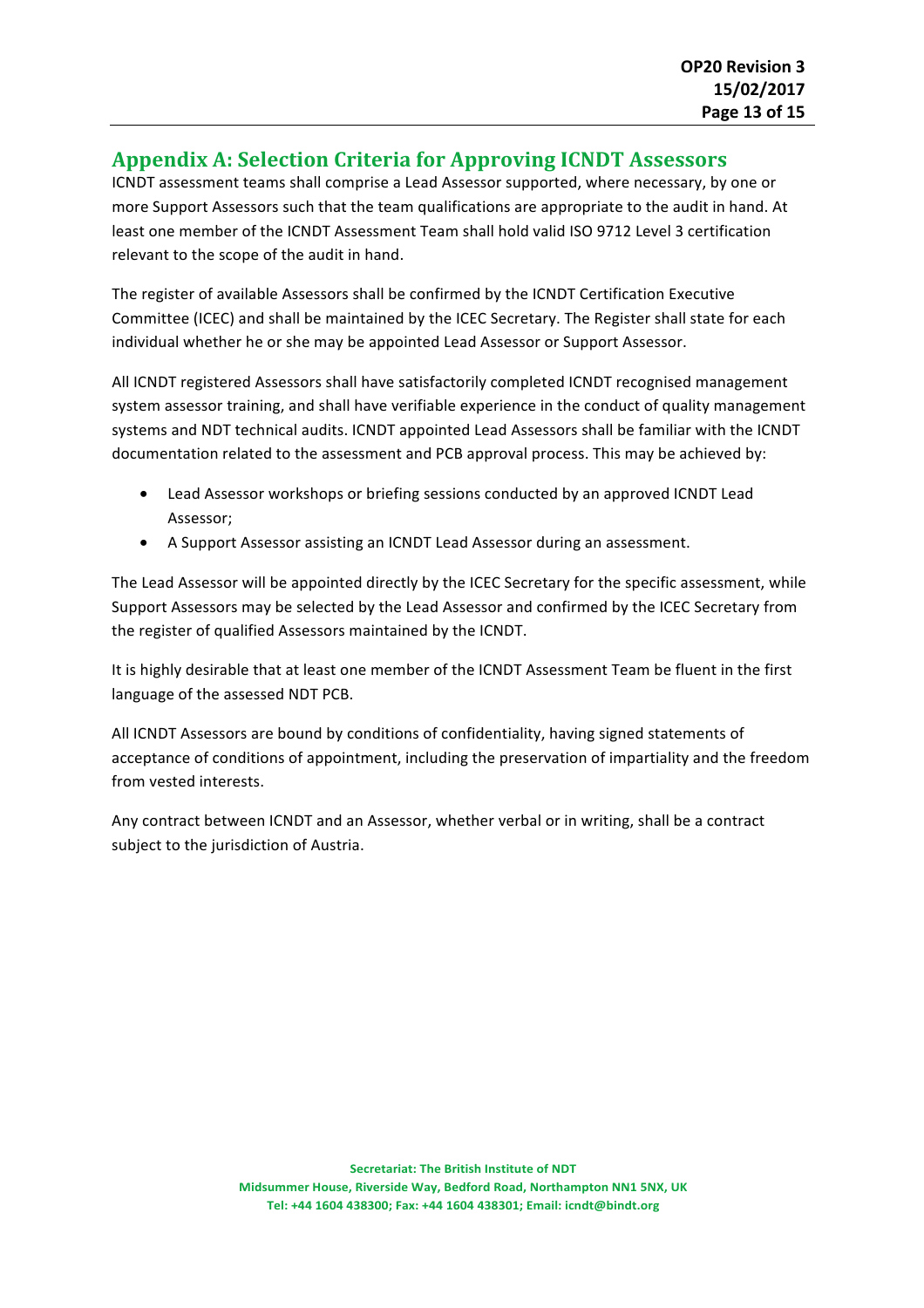## Appendix B: Guidance on the Time Required for Assessment

Man days spent on initial and renewal assessment will vary, as will the audit team strength, according to the scope of certificate of conformity held or applied for, and the size, complexity and geographical dispersal of the certification scheme. The assessment team will be selected to combine quality system experience with commensurate levels of NDT and industry sector expertise, as well as fluency in the first language used by the PCB.

The following is an EXAMPLE of typical time on assessment for an ICNDT PCB Certificate of conformity audit.

| Task                                            | Man days |
|-------------------------------------------------|----------|
| Preparation (documented system familiarisation) | 1        |
| Travel (depending on origin and destination)    | $1 - 2$  |
| Time on assessment (depends on scope)           | 4-5      |
| Reporting                                       | 1        |
| Total                                           | 7-9      |

The following is an EXAMPLE of the estimated time for extension to scope or triennial reassessment. 

| Task                                         | Man days      |
|----------------------------------------------|---------------|
| Preparation (familiarisation)                | $\frac{1}{2}$ |
| Travel (depending on origin and destination) | $1 - 2$       |
| Time on assessment                           | $1 - 2$       |
| Reporting                                    | ⅓             |
| Total                                        | 3-5           |